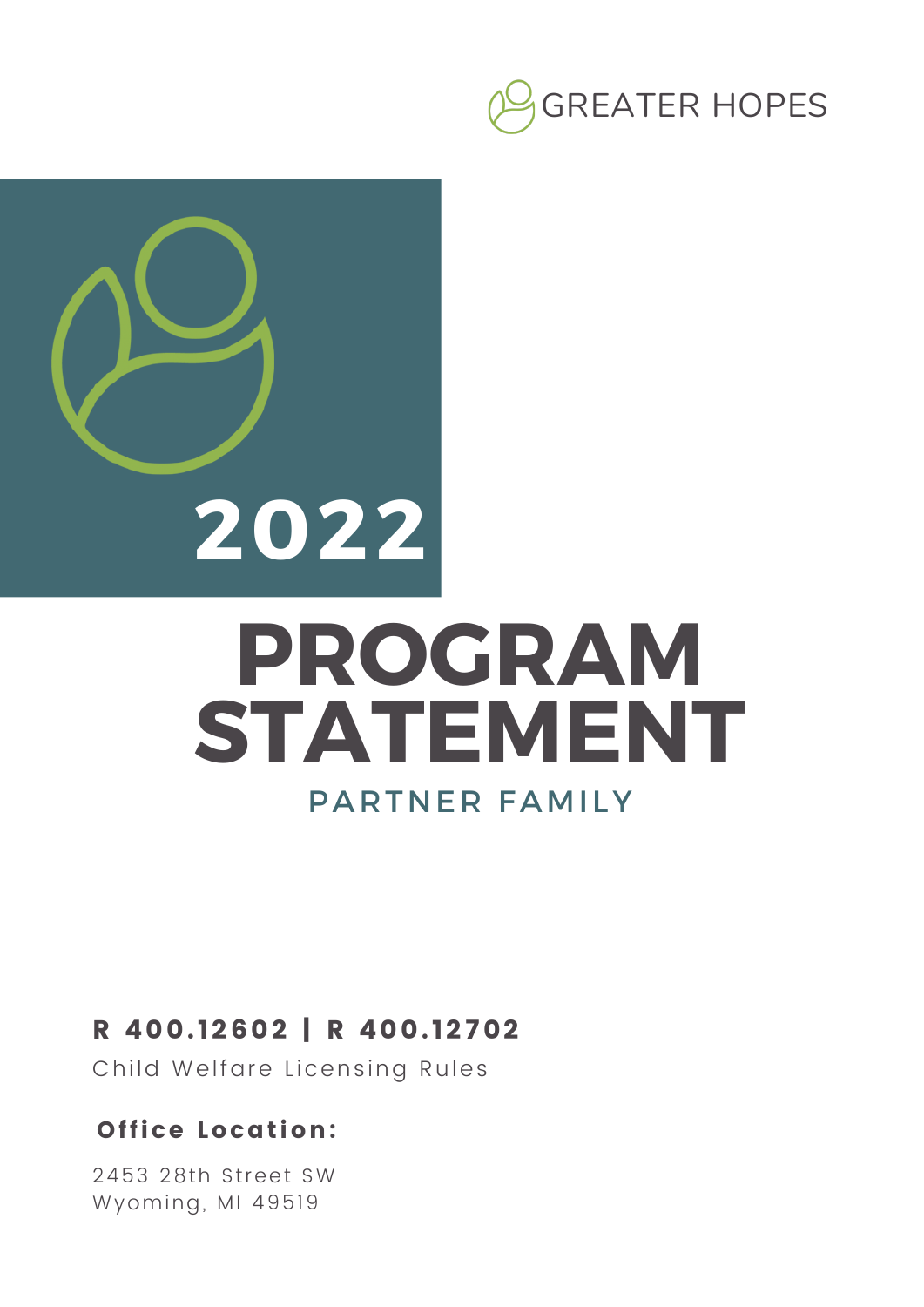## **PROGRAM PARAMETERS**

### GEOGRAPHICAL AREA COVERED

### **ELIGIBILITY** REQUIREMENTS FOR ADOPTIVE PARENTS

#### TYPES OF ADOPTIONS PROVIDED BY THE **AGENCY**

Michigan statewide. Any other state if one party involved is a Michigan resident.

Well-adjusted married couples or non-cohabiting singles may apply to adopt. It is believed that in order to meet the wide range of needs that children have, there must be a range of family types available. Any family could be a desirable adoptive family if they are able to lovingly embrace the adoptive child, his birth family, his culture, and possible difficult behaviors.

We assist in voluntary domestic adoptions in which placing parents have selected the adoptive family. The agency accepts children released under the Safe Delivery of Newborns Act.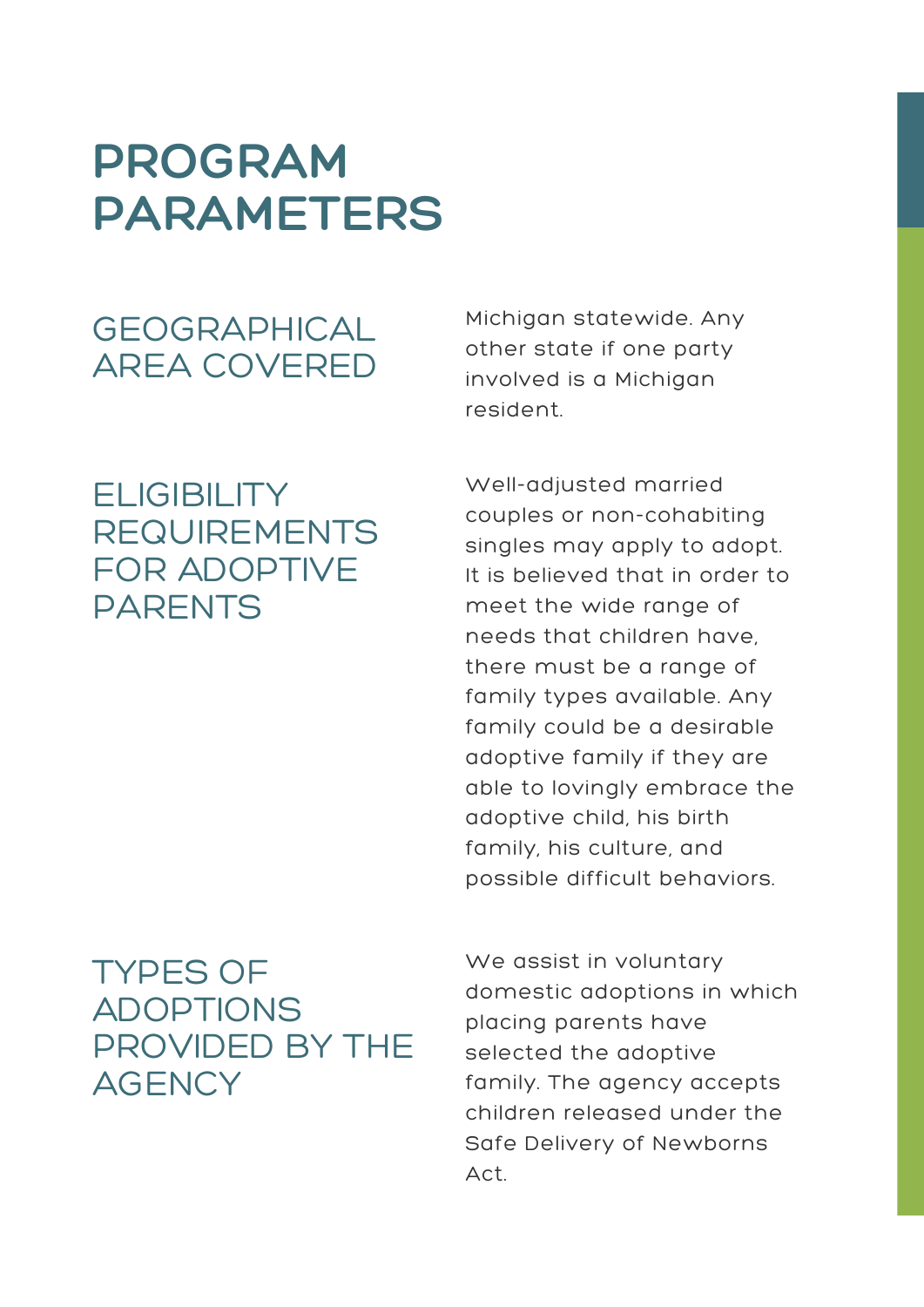### **SELECTING** ADOPTIVE PARENTS FOR A CHILD

A parent with parental rights to their child who is making an adoption plan selects the adoptive parents. A newborn assigned to Greater Hopes through the Safe Delivery of Newborns law will be placed based on the availability of a family able to meet a specific child's needs.

### EXCHANGE OF IDENTIFYING INFORMATION OR CONTACT

We fully support an ongoing and open relationship between adoptive parents and placing parents.

### **TRAINING** REQUIREMENTS

(a) Separation; (b) Attachment and Bonding; (c) Child Development, including safe sleep practices for children under 1 year of age; (d) Behavioral and Emotional needs of adoptive children; (e) Impact of adoption on the family (f) Post-adoption service availability; (g) Discipline that is free of corporal punishment; (h) Families may also have other specific training requirements as required by any of our agencygenerated assessments.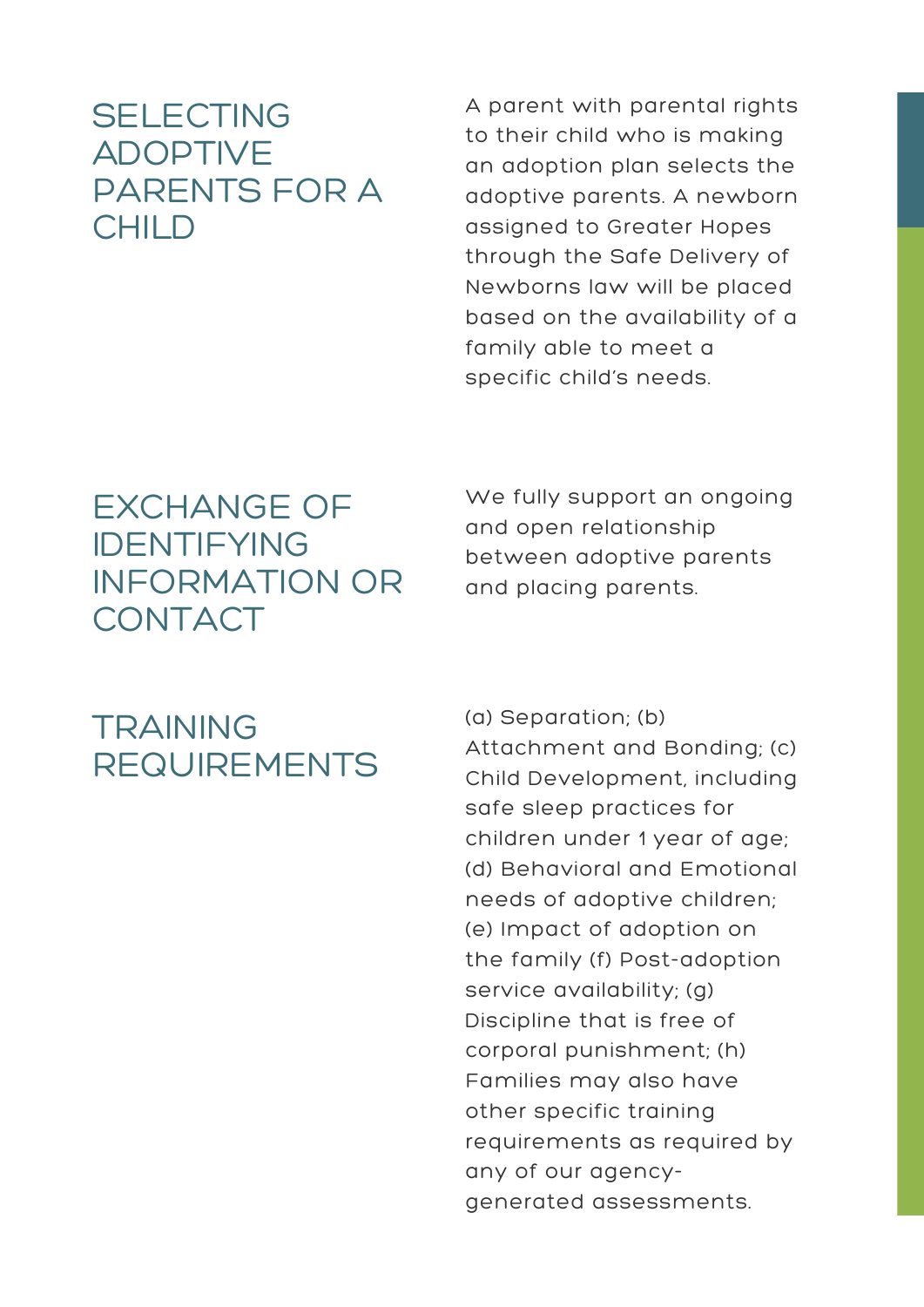## **PROGRAM FEE SCHEDULE**

| Partner Family Fee \$ 28,000 |  |
|------------------------------|--|
| County Fees  see next page   |  |

# PAYMENT SCHEDULE

**Due at application signing:** \$4,550 Initiation of Services Fee and County Fee I. (see next page)

**Due one month after application and monthly thereafter:** \$350 Monthly Participation Fee (MPF).

**Due at Legal Consent By Parents:** The County Fee II current at that time, which can be found at greaterhopes.org/county-fees, plus the Calculated Balance Due. The balance due is calculated by subtracting the \$4,550 Application Fee and all \$350 MPFs paid to date from the \$28,000 Program Fee.

**All fees are non-refundable.**

**Fees do not include amounts paid to other agents such as attorneys and processing companies.**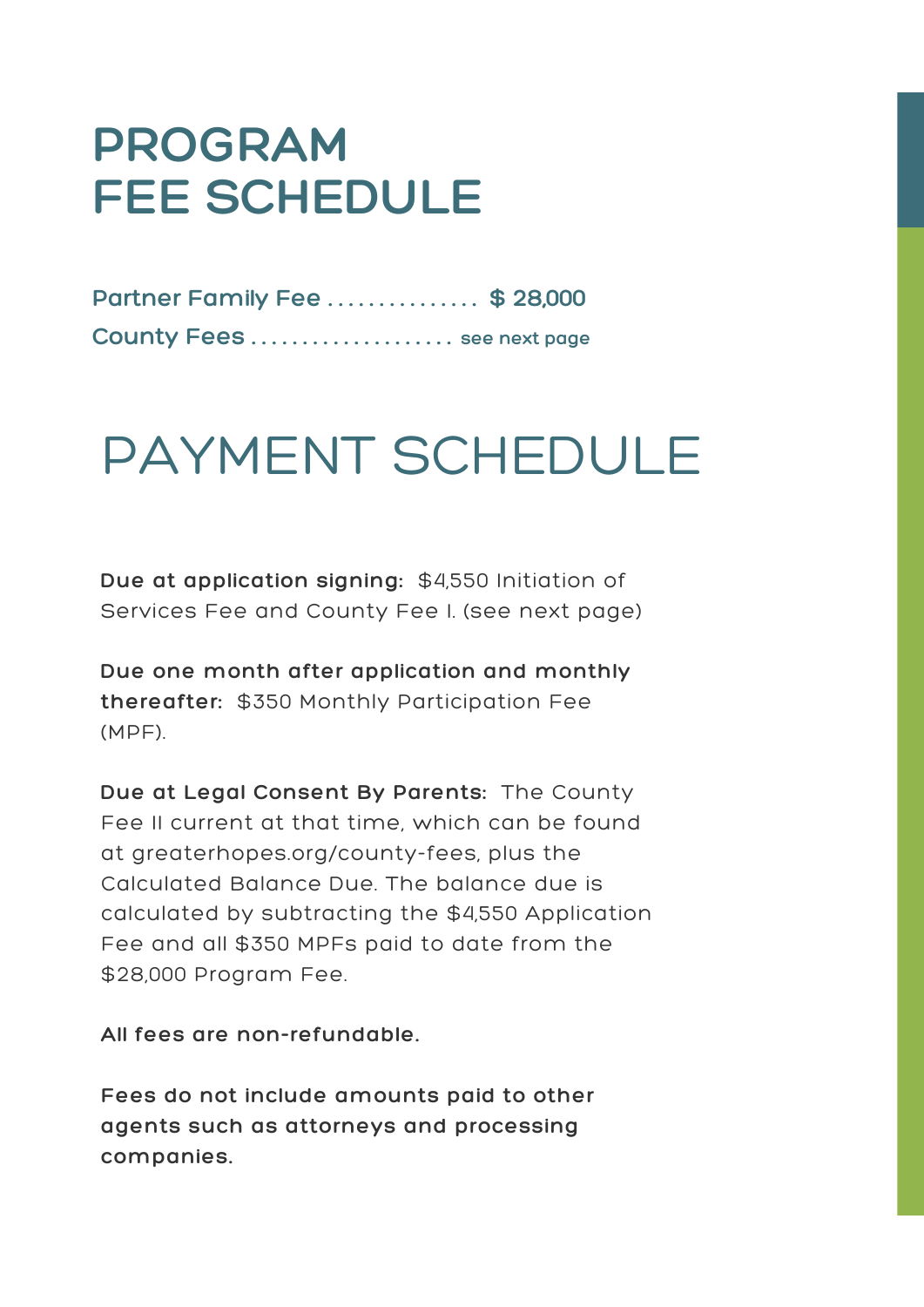### **CURRENT COUNTY FEES**

| <b>COUNTIES</b>       | FEE I | FEE II | <b>COUNTIES</b>   | FEE <sub>I</sub> | FEE II |
|-----------------------|-------|--------|-------------------|------------------|--------|
| Alcona                | 1,632 | 3,531  | Keweenaw          | 3,871            | 8,009  |
| Alger                 | 2,686 | 5,639  | Lake              | 681              | 1,629  |
| Allegan               | 271   | 809    | Lapeer            | 1,318            | 2,902  |
| Alpena                | 1,727 | 3,721  | Leelanau          | 1,171            | 2,609  |
| Antrim                | 1,186 | 2,638  | Lenawee           | 1,076            | 2,419  |
| Arenac                | 1,252 | 2,770  | Livingston        | 776              | 1,819  |
| Baraga                | 3,447 | 7,161  | Luce              | 2,379            | 5,024  |
| Barry                 | 293   | 853    | Mackinac          | 2,064            | 4,395  |
| Bay                   | 1,069 | 2,404  | Macomb            | 1,281            | 2,829  |
| Benzie                | 1,098 | 2,463  | Manistee          | 1,003            | 2,273  |
| <b>Berrien</b>        | 637   | 1,541  | Marquette         | 3,096            | 6,458  |
| <b>Branch</b>         | 725   | 1,716  | Mason             | 681              | 1,629  |
| Calhoun               | 652   | 1,570  | Mecosta           | 498              | 1,263  |
| Cass                  | 644   | 1,555  | Menominee         | 3,067            | 6,400  |
| Charlevoix            | 1,340 | 2,946  | Midland           | 864              | 1,994  |
| Cheboygan             | 1,647 | 3,560  | Missaukee         | 901              | 2,068  |
| Chippewa              | 2,196 | 4,658  | Monroe            | 1,259            | 2,785  |
| Clare                 | 871   | 2,009  | Montcalm          | 381              | 1,029  |
| Clinton               | 513   | 1,292  | Montmorency 1,523 |                  | 3,312  |
| Crawford              | 1,391 | 3,048  | Muskegon          | 344              | 955    |
| Delta                 | 2,745 | 5,756  | Newaygo           | 366              | 999    |
| Dickinson             | 3,176 | 6,619  | Oakland           | 1,047            | 2,360  |
| Eaton                 | 476   | 1,219  | Oceana            | 564              | 1,394  |
| Emmet                 | 1,515 | 3,297  | Ogemaw            | 1,274            | 2,814  |
| Genesee               | 871   | 2,009  | Ontonagon         | 3,798            | 7,863  |
| Gladwin               | 1,032 | 2,331  | Osceola           | 644              | 1,555  |
| Gogebic               | 3,125 | 6,517  | Oscoda            | 1,413            | 3,092  |
| <b>Grand Traverse</b> | 1,018 | 2,302  | Otsego            | 1,384            | 3,034  |
| Gratiot               | 586   | 1,438  | Ottawa            | 140              | 546    |
| Hillsdale             | 952   | 2,170  | Presque Isle      | 1,742            | 3,751  |
| Houghton              | 3,718 | 7,702  | Roscommon         | 1,083            | 2,433  |
| Huron                 | 1,449 | 3,165  | Saginaw           | 798              | 1,863  |
| Ingham                | 666   | 1,599  | St. Clair         | 1,310            | 2,887  |
| Ionia                 | 337   | 941    | St. Joseph        | 571              | 1,409  |
| losco                 | 1,464 | 3,195  | Sanilac           | 1,303            | 2,873  |
| Iron                  | 2,825 | 5,917  | Schoolcraft       | 2,430            | 5,126  |
| Isabella              | 659   | 1,585  | Shiawassee        | 732              | 1,731  |
| Jackson               | 805   | 1,877  | Tuscola           | 1,113            | 2,492  |
| Kalamazoo             | 418   | 1,102  | Van Buren         | 505              | 1,277  |
| Kalkaska              | 1,083 | 2,433  | Washtenaw         | 1,040            | 2,346  |
| Kent                  | 169   | 604    | Wayne             | 1,157            | 2,580  |
|                       |       |        | Wexford           | 835              | 1,936  |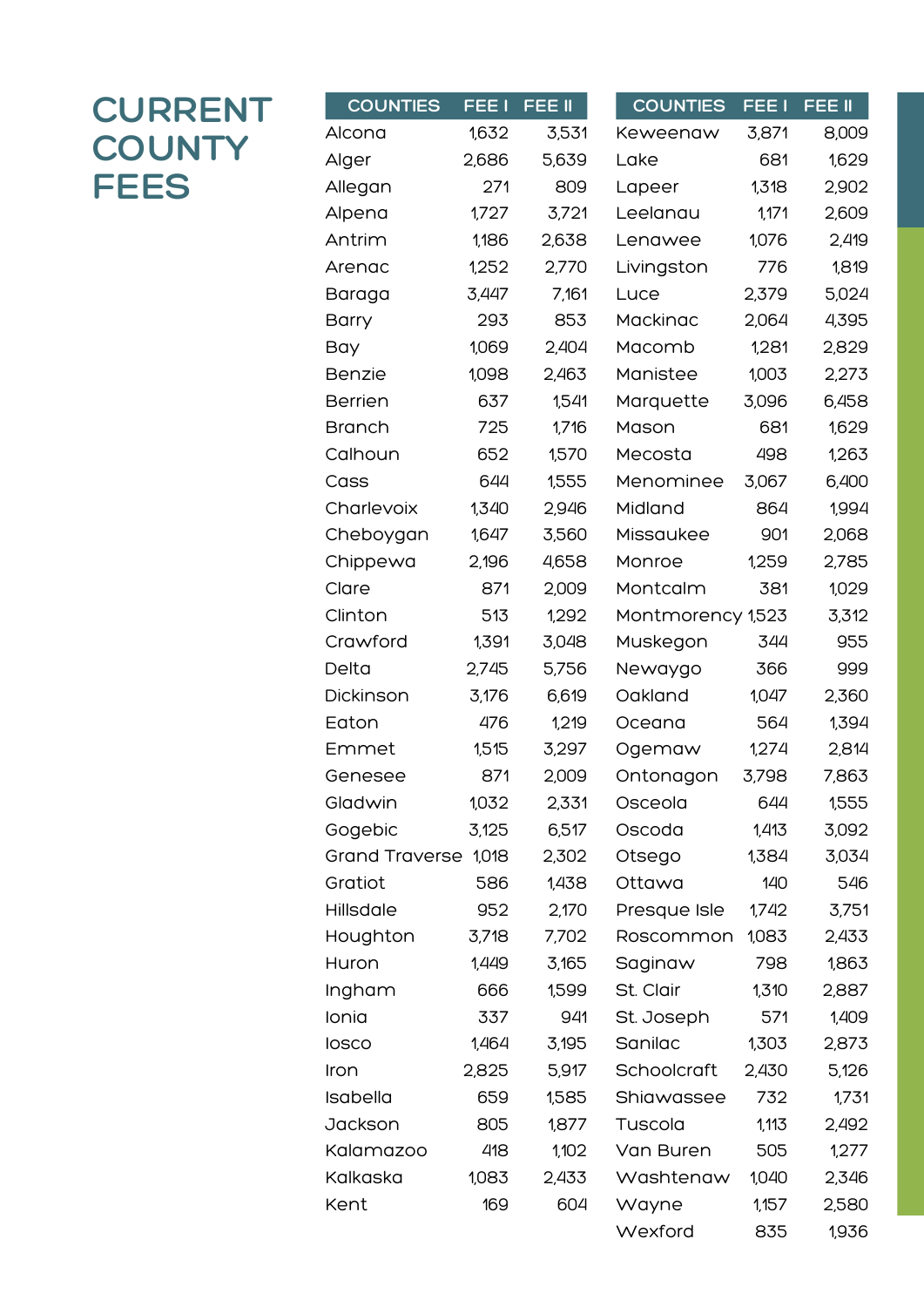## **ADOPTIVE FAMILY SERVICES**

## Preparatory Services

**Orientation To Adoption:** Discussion topics include types of adoptions, types of children available for adoption, the adoption process, current laws, agency policies, fees, and information regarding support services available.

**Formal Application:** A formal application is required by the State of Michigan before we can begin adoption services.

**Adoptive Family Evaluation:** Also known as a Pre Placement Assessment or Home Study. This necessary and intensive assessment of an adoptive family and their desires is handled with utmost care. An experienced specialist will collect information about the adoptive applicants over the course of several meetings. Included in the Pre Placement Assessment packet is the Home Study and supporting documents such as reference letters, Medical Statements, a financial evaluation, birth certificates, and marriage and divorce decrees.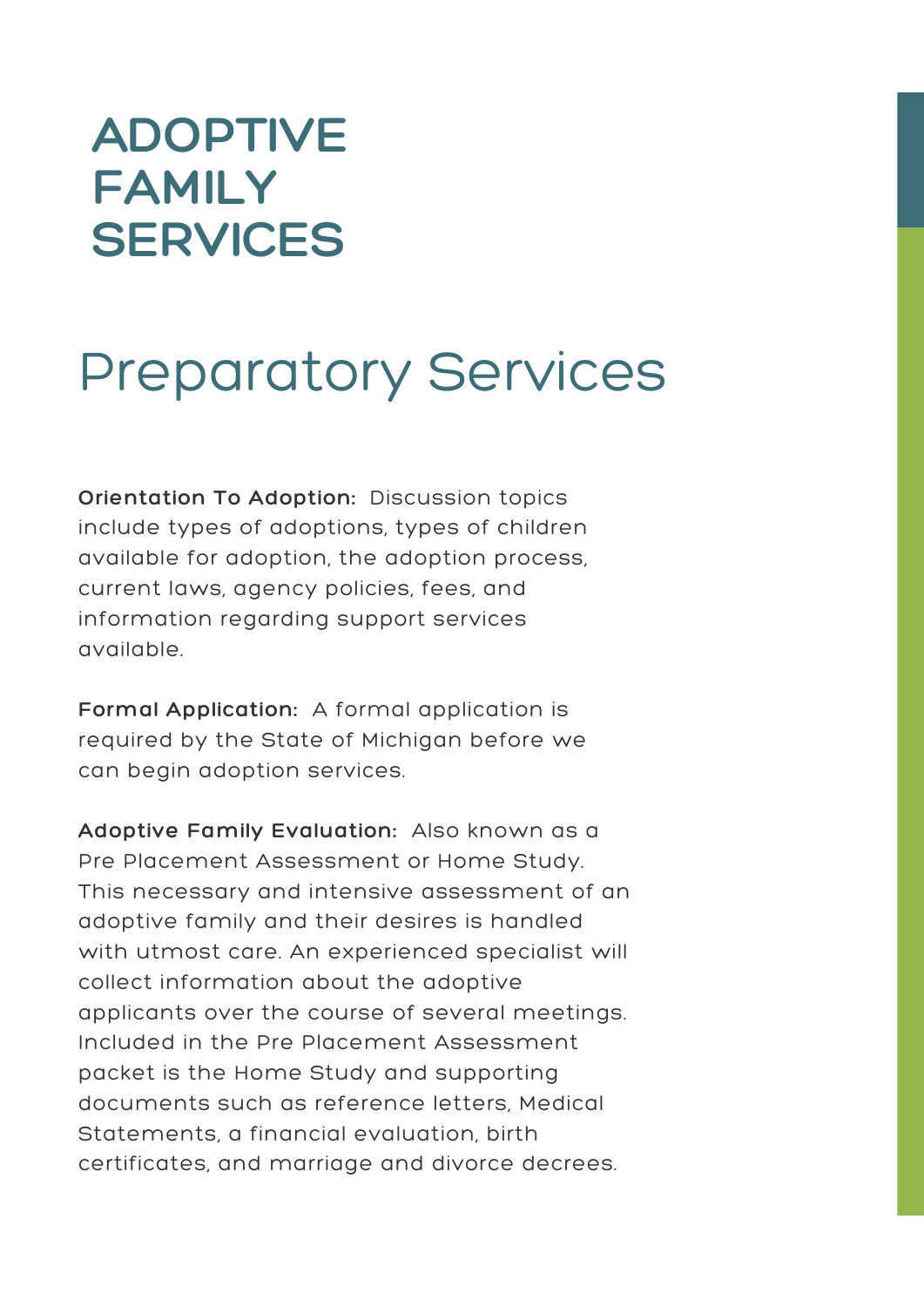**Expedited Adoptive Family Evaluation:** If requested, a PPA may be completed sooner than the standard 89 days. This requires that the family is providing documentation to us in a timely manner. There is an additional \$ 1,000 fee for this service.

#### **Adoption Education & Support Meetings:**

Adoption education sessions occur regularly to address common issues in adoption. We require all families to participate in our monthly support group meetings

# Pre Placement Services

**Pre Placement Support:** Adoptive families and adopted children find that support from an experienced professional is comforting and helpful when experiencing the roller coaster of adoption. They find relief in consulting with their specialist. Sensitive to the existing issues of loss and frustration, the specialist eases adoptive applicants through complex issues. This support happens in a variety of settings including:

- Adoption Education Sessions
- Live and Online Support Groups
- Child Placement Specialist Support
- Hosting and Facilitating Meetings with Birth Parents
- Being Present for the Birth at the Hospital
- Attending Court Hearings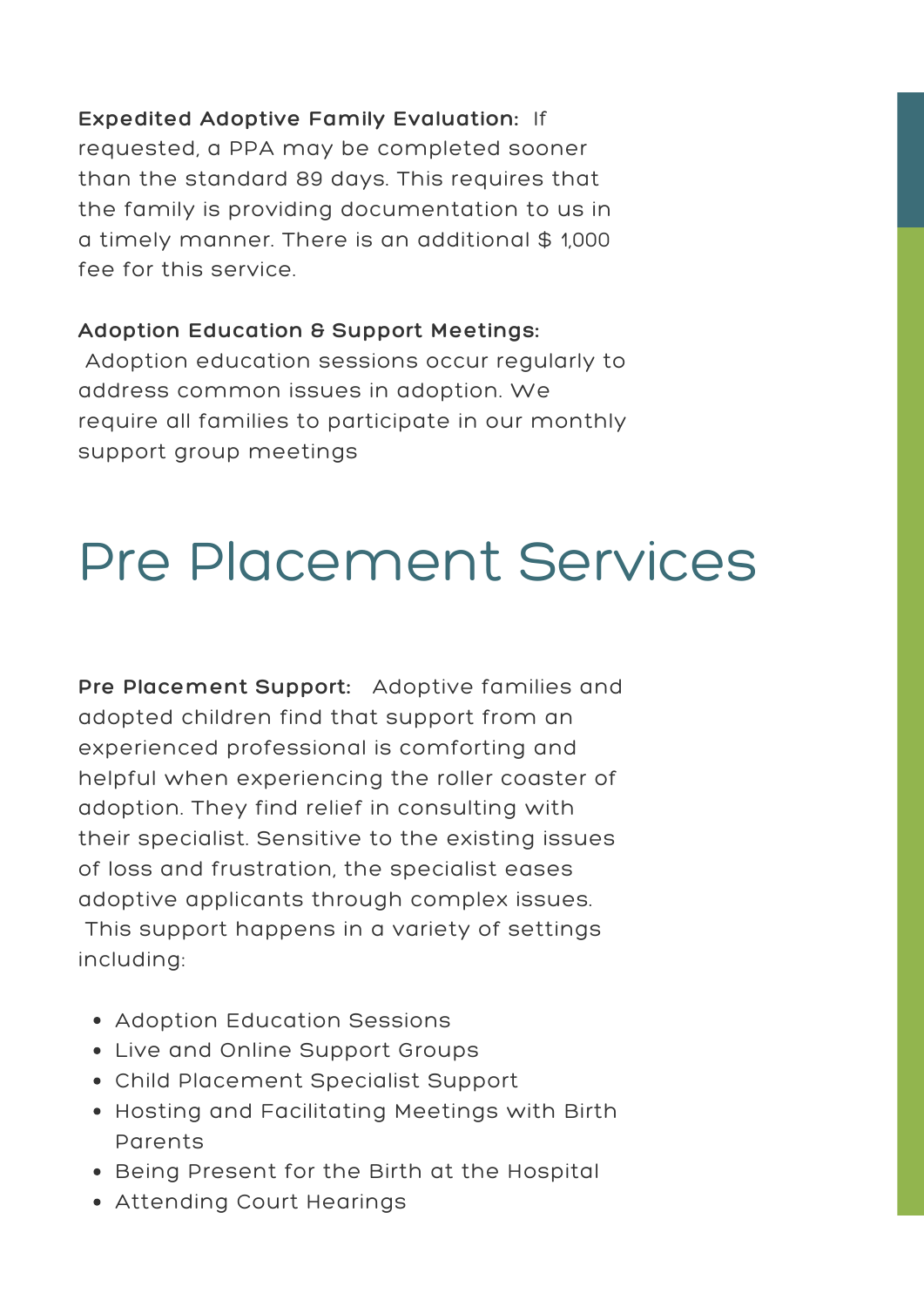**Placing Parent Hospital Plan:** Planning ahead for how things will be managed at the hospital is an important component in planning an adoption. A well-conceived hospital plan can create ease and peace of mind for the placing parents and the adoptive parents. It also creates a positive rapport with the hospital staff making the hospital experience easier for everyone involved.

**Hospital Services:** The birth of the baby and the time spent at the hospital can be a very challenging time for everyone involved. Hospital staff needs to be able to focus on providing medical care to the mother and baby, and they are not in a position to manage the adoptionrelated aspects of the hospital experience. Your adoption specialist is well equipped to work with the hospital staff in ensuring that necessary paperwork and forms are gathered and properly completed. It is important that every detail is handled correctly so that the baby can be discharged to the adoptive family if possible and so that important documents are collected for court processes.

#### **Transition Of Child To Adopting Family Care:**

Our staff works with both sets of parents to make the best plan possible while paying attention to everyone's needs in your unique situation. Agency caseworkers guide and help you through the myriad of emotions and questions you will have about moving the child from the placing parents' care to the adoptive family's care. The impact of this move affects everyone differently and profoundly.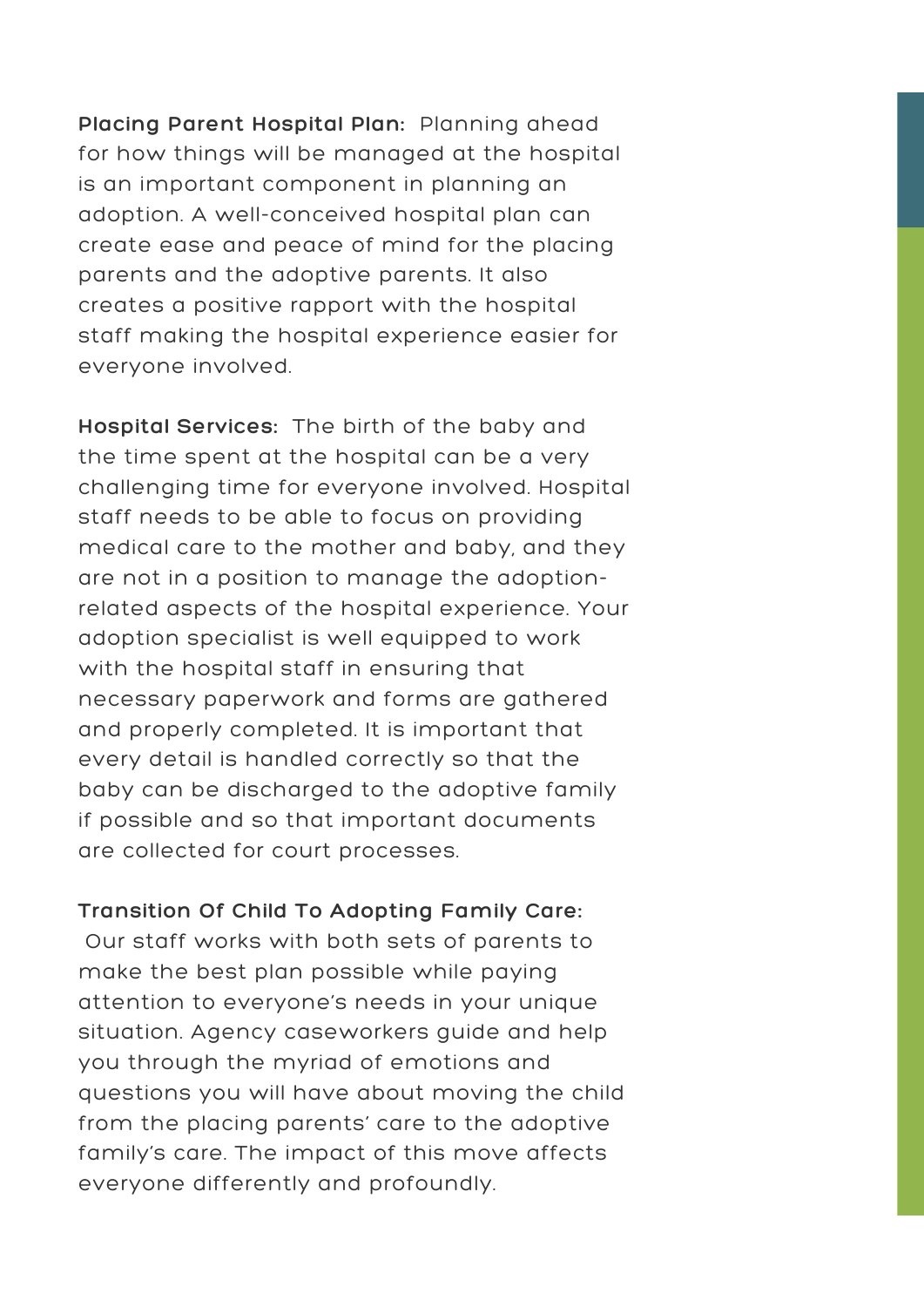**Child Evaluation Report:** Information about the adoptee and his family is collected through this process and is compiled for the court. A copy will be provided to the adoptive parents.

# LegaL Services

#### **Legal Relinquishment and Adoption Filings:**

Experienced adoption professionals will carefully prepare legal paperwork for all parties to complete the release/consent process. We will submit the legal packet to the court in a timely manner and follow up with the court to help ensure the process goes as smoothly as possible.

**Court Appearances:** Our knowledgeable staff is experienced in attending court hearings with you or on your behalf. Our team members are very comfortable presenting information to the court. Our staff will go with you or the placing family whenever this is needed.

#### **Interstate and Multiple Agent Services:**

Domestic adoptions involving multiple agents or an attorney must coordinate services. Interstate Compact: Domestic adoptions involving two states require communication with and approval from each state and each agency. Your specialist will ensure that all state laws are being met to ensure a solid legal placement of the child.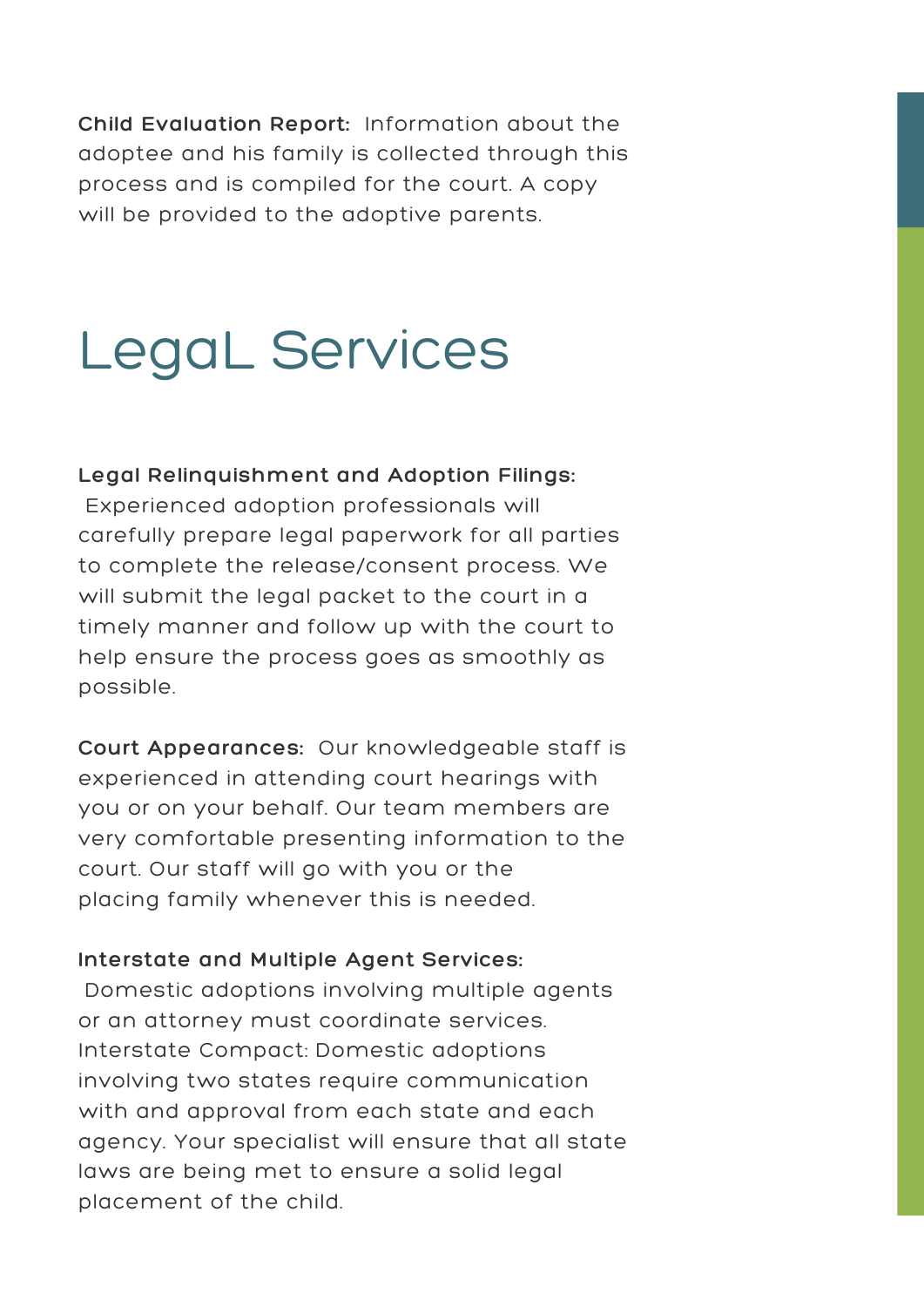## Post Placement Services

**Post Placement Supervision:** Required by the court, this is an important part of the adoption process. Your specialist can help you understand your child's cues and can help you find ways to enhance your child's adjustment. Your specialist will provide support and advice if you or your child encounter any adjustment issues. Your specialist will review attachment and bonding concepts with you and can assist in linking you up with medical, educational, counseling, and social services if needed.

**Post Placement Court Reports:** Your specialist will prepare Post Placement Supervision Reports which are required by the State of Michigan. The reports are also sent to the ICPC (Interstate Compact on the Placement of Children) if your child was placed across state lines. Your specialist will also provide this written report to the court. This report includes a recommendation of whether your adoption should be finalized, thus allowing your child to be legally adopted by you.

**Post Adoption Support Services:** As difficult issues arise over time, an adoption specialist is available for necessary support for members of the adoption triad.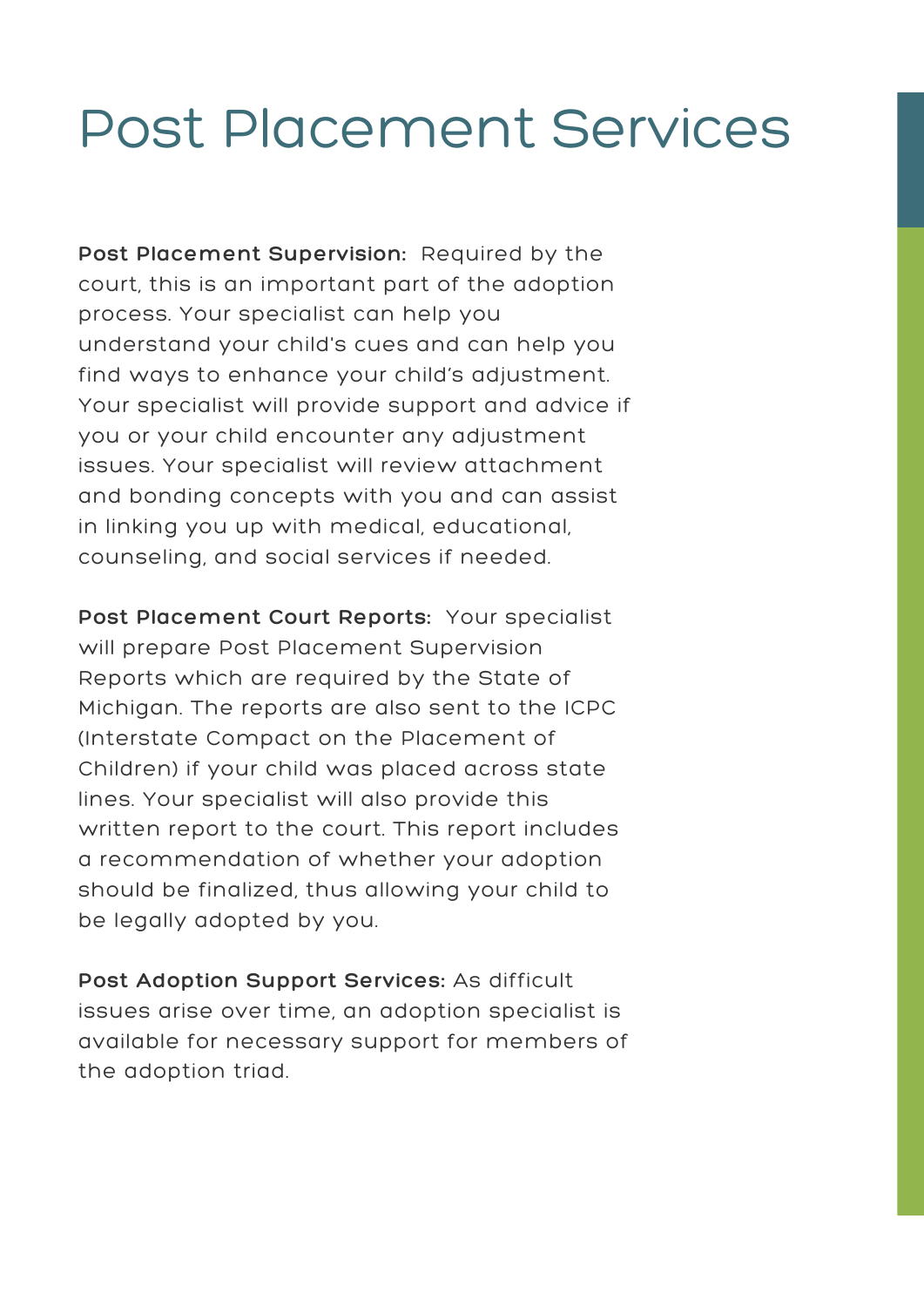## **PLACING PARENT SERVICES**

# Support Services

**Support Counseling:** Placing families and their children need support and encouragement from an experienced professional while undergoing the crisis leading to an adoption plan. They find value in talking about and problem-solving their situation with someone whose only goal is to help them. Our counselors are sensitive to the issues of grief and loss, trauma, indecision, frustration, and intensified interpersonal relationships that accompany this situation.

**Transportation & Housing:** Along with you, our staff can assist with transportation to things like appointments. We can also help with access to community transportation. We can assist in locating housing resources. And in some cases, we can help with emergency programs for housing when necessary.

**Medical Care:** We can help find clinics and doctors. We can also file Medicaid applications.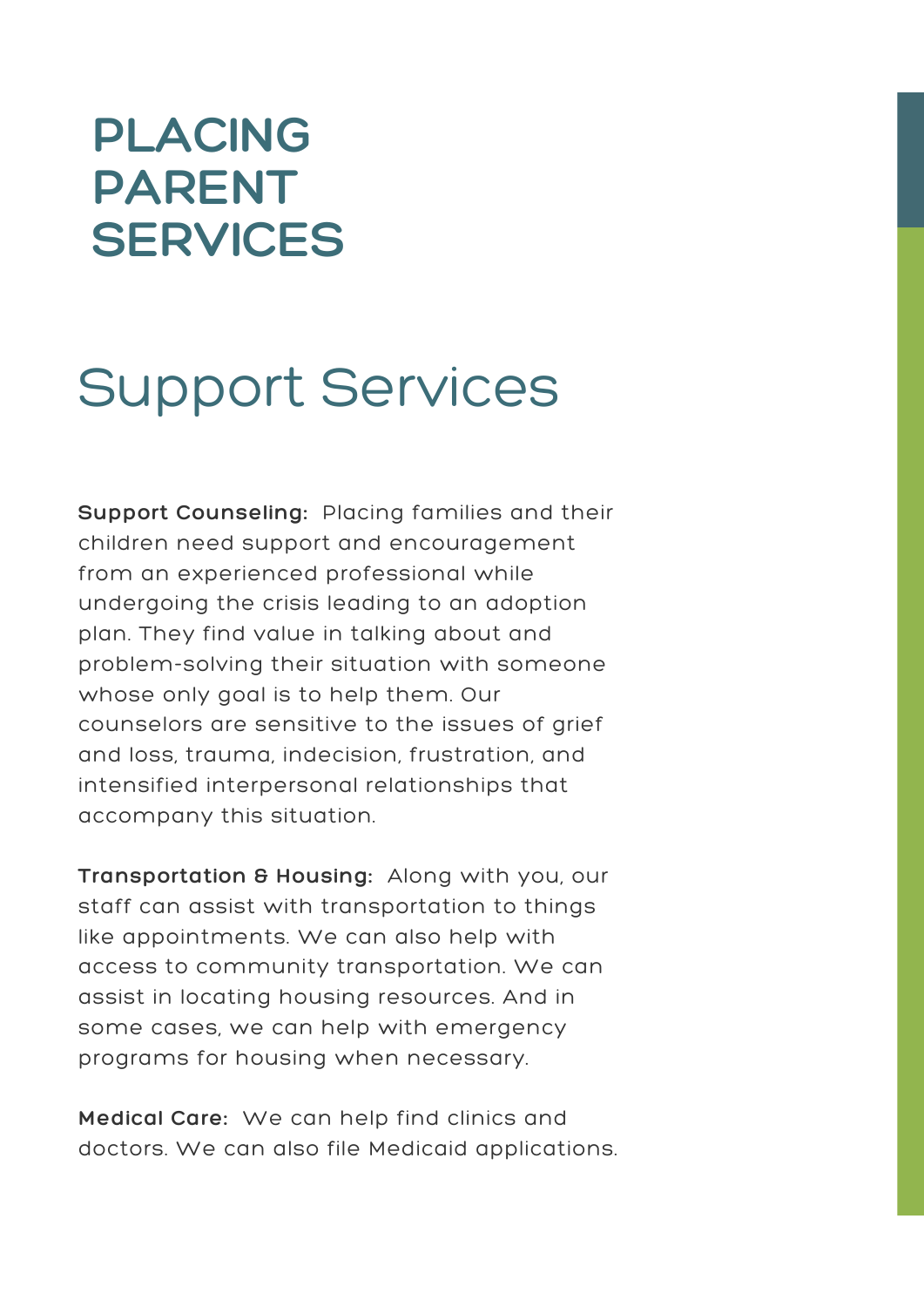**Financial Issues:** Under the Michigan Adoption Code, adopting families can pay for qualified adoption expenses. If this issue arises from the placing parents, we can act as an intermediary. This is important so that placing parents do not come to look to you for ongoing financial support.

**Birth Mothers Support Group:** We have an active and involved group of birth mothers who provide care and support to one another. We can assist in helping your placing mother plug into this group so that she can hear firsthand the experiences these birth mothers have had in placing their children for adoption and the positive outcomes for their children as a result.

**Post Adoption Support Services:** As difficult issues arise over time, an adoption specialist is available for necessary support for members of the adoption triad.